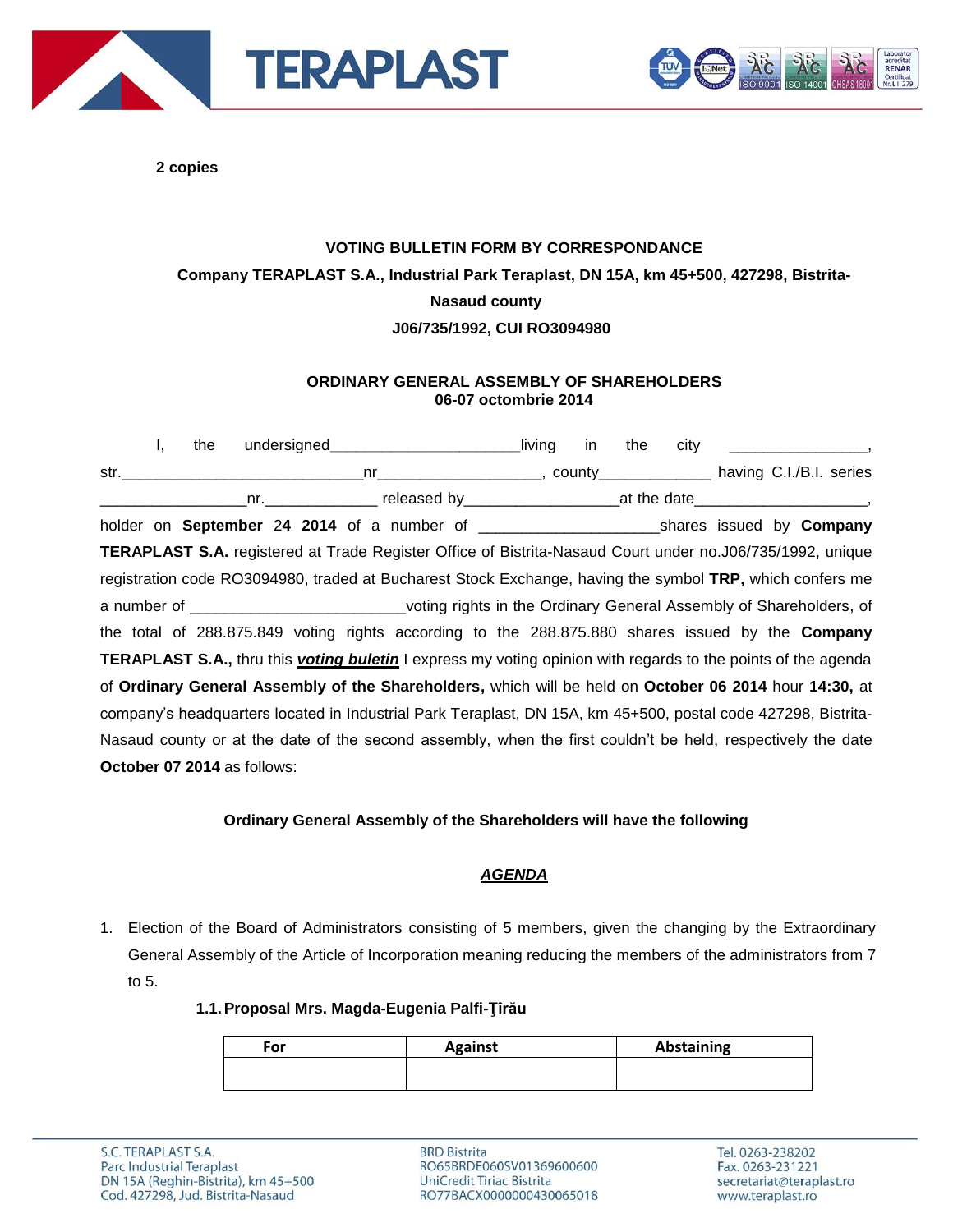#### **1.2.Proposal Mrs. Eniko-Edit Orban**

| ™or | <b>Against</b> | Abstaining |
|-----|----------------|------------|
|     |                |            |

#### **1.3.Proposal Mr. Dorel Goia**

| For | <b>Against</b> | Abstaining |
|-----|----------------|------------|
|     |                |            |
|     |                |            |

#### **1.4.Proposal Mr. Traian Simion**

| For | <b>Against</b> | Abstaining |
|-----|----------------|------------|
|     |                |            |

#### **1.5.Proposal Mr. Alexandru Stanean**

| For | <b>Against</b> | <b>Abstaining</b> |
|-----|----------------|-------------------|
|     |                |                   |

#### **1.6.Proposal Mr. Emanoil-Ioan Viciu**

| For | <b>Against</b> | <b>Abstaining</b> |
|-----|----------------|-------------------|
|     |                |                   |

#### **1.7.Proposal Mr. Emmanuel Gerard Marc Titrent**

| For | <b>Against</b> | Abstaining |
|-----|----------------|------------|
|     |                |            |
|     |                |            |

#### **1.8.Proposal Mr. Razvan Stefan Lefter**

| For | <b>Against</b> | Abstaining |
|-----|----------------|------------|
|     |                |            |

## **1.9.Proposal Mr. Teofil-Ovidiu Muresan**

| For | <b>Against</b> | Abstaining |
|-----|----------------|------------|
|     |                |            |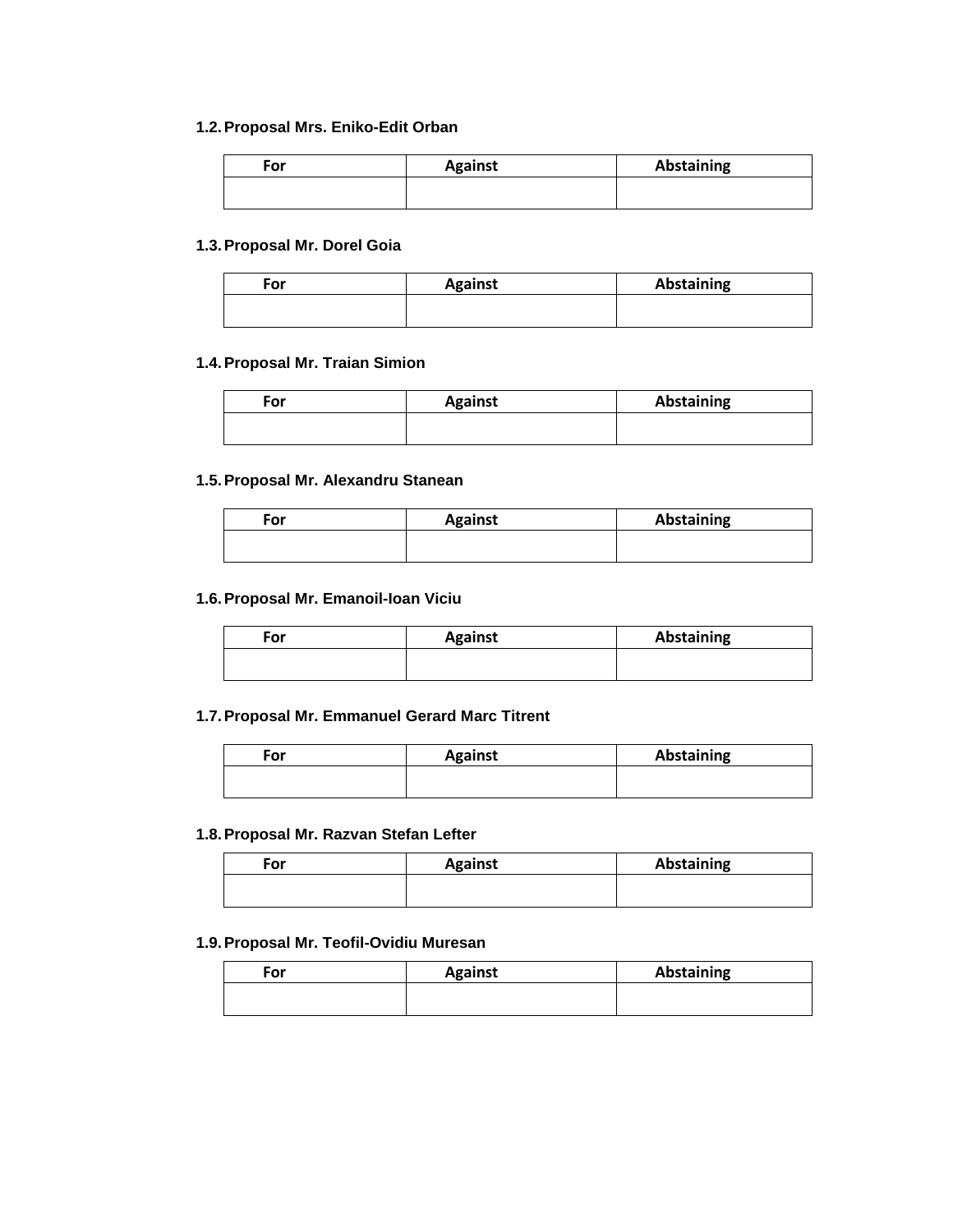2. Establishing the period of validity for mandate of the members of the Board of Administration, starting with the date of adopting the Decision by the O.G.A.S. The proposal of the Board of Administration is that the lenght of mandate is 1 year.

| For | <b>Against</b> | <b>Abstaining</b> |
|-----|----------------|-------------------|
|     |                |                   |

3. Mandating of Mr. Traian Simion and of Mr. Alexandru Stanean to negociate and any of them to sign the contracts of mandate of administrators, in the name and on behalf of the Company.

| For | <b>Against</b> | Abstaining |
|-----|----------------|------------|
|     |                |            |

4. The adjustment of the budget of income and expenditure for the year 2014.

| For | <b>Against</b> | <b>Abstaining</b> |
|-----|----------------|-------------------|
|     |                |                   |

5. Establishing the date that serves to identify the shareholders which will be affected by the effects of the decisions adopted by the Ordinary General Assembly of the Shareholders. The date proposed by the Board of Administration is October 23rd 2014.

| For | <b>Against</b> | Abstaining |
|-----|----------------|------------|
|     |                |            |

6. Mandating of the president of the Board of Administration to sign, in the name and on behalf of all shareholders present at the meeting, the Decision of O.G.A.S.

| For | <b>Against</b> | <b>Abstaining</b> |
|-----|----------------|-------------------|
|     |                |                   |

7. Mandating of the legal advisor of the Company, Mrs. Kinga Vaida, which identifies with C.I. seria X.B. nr. 370326, released by Politia Bistrita on 26.06.2012, to complete all the formalities in order to register the Decision of O.G.A.S. at the Trade Register Office of Bistrita-Nasaud Court and to publish it in the Official Gazette of Romania, Part IV.